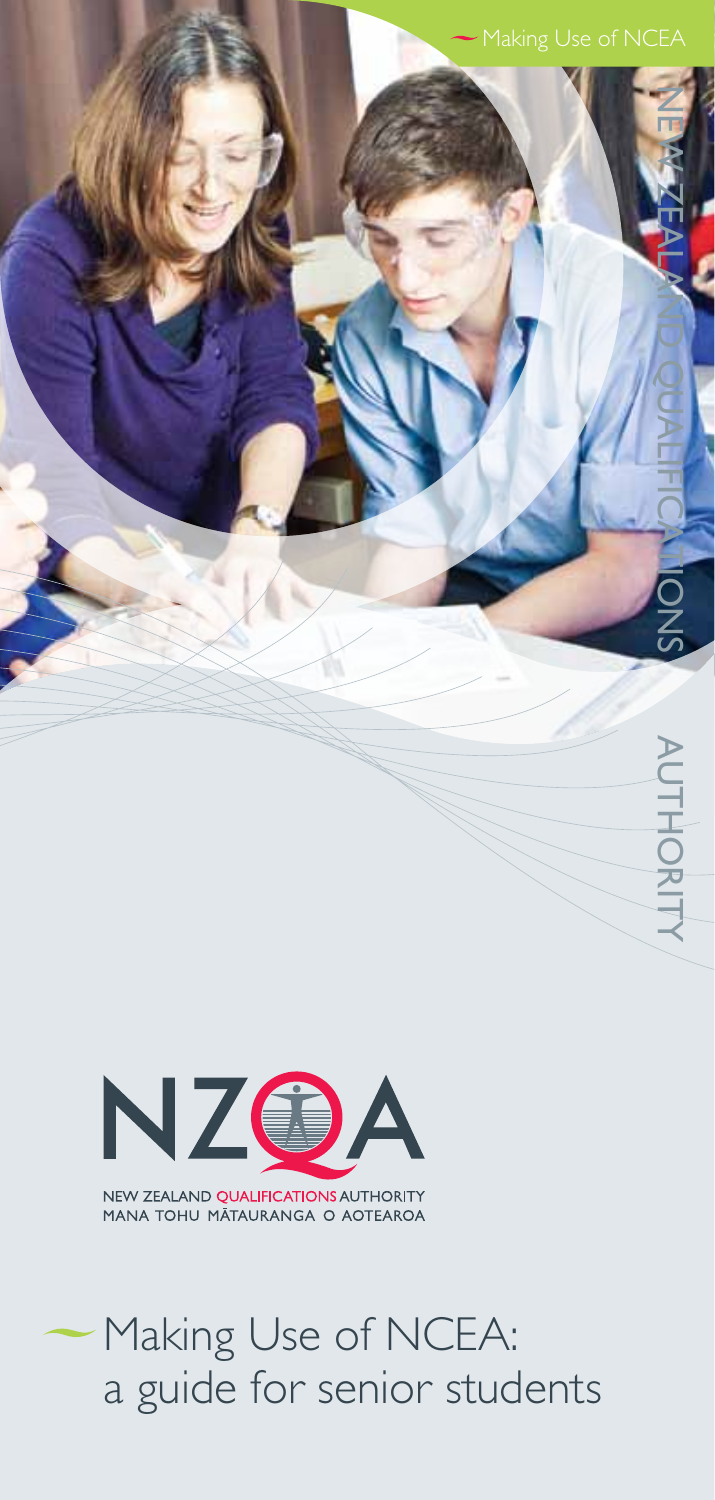Now you're a senior student, you'll want to make sure you get the most out of the qualifications you're doing at school.

In Years 12 and 13 you should be thinking about what areas you need to focus on for your future study or career. Your NCEA level 2 results are important – these are often used as part of the selection process by universities, other tertiary institutions and employers. You may need to take particular level 3 courses and standards as an entry requirement for some tertiary courses. If you have a career in mind, check out what you will need.

"Rangitoto College strongly supports NCEA because it is the best system available for our students. NCEA allows assessment of a wide range of subject areas and of a wide variety of skills and knowledge. It gives the best indication of a student's ability to succeed at university and it is the preferred system of employers."

David Hodge, Principal, Rangitoto College, Open letter to parents, 2011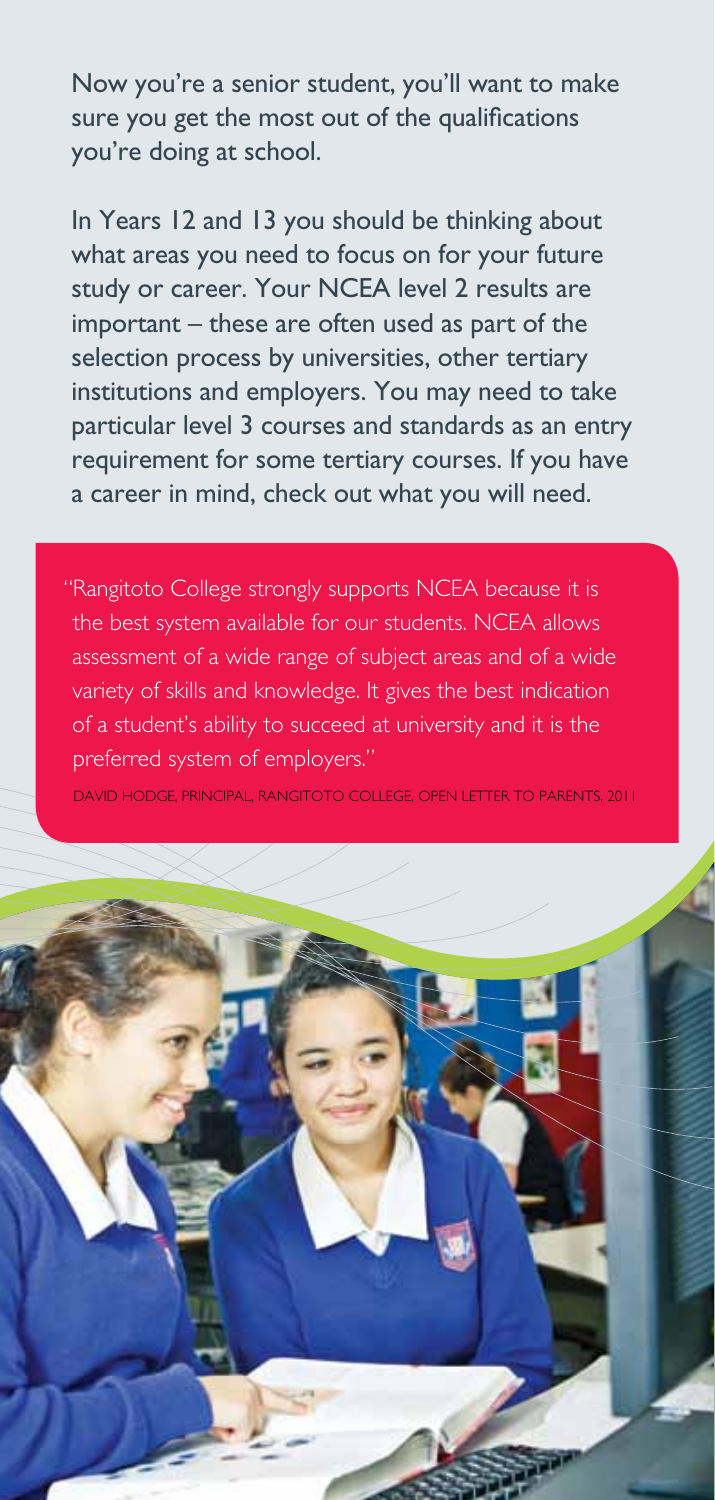## Requirements for NCEA Certificates

**Level I:** 80 credits at level 1 or above, including literacy and numeracy requirements. From 2012, the requirement is 10 credits in literacy and 10 credits in numeracy. Your teacher will explain how these work.

**Level 2:** 80 credits – a minimum of 60 credits at level 2 or above and 20 credits at any level.

**Level 3:** 80 credits – a minimum of 60 credits at level 3 or above and 20 credits at level 2 or above.

| $\sim$<br>Level | 60 credits at<br>Level 3<br>or above | <b>plus</b> 20 credits<br>at Level 2 or<br>above |
|-----------------|--------------------------------------|--------------------------------------------------|
| Level 2         | 60 credits at<br>Level 2<br>or above | <b>plus</b> 20 credits<br>at any<br>level        |
| Level           | 80 credits at<br>Level I<br>or above |                                                  |

### Recognising high achievement

NCEA can be endorsed to reflect high achievement. It is worth trying to gain Merit and Excellence for standards you are good at, which may lead to endorsement. There are two types of endorsement: Certificate Endorsement and Course Endorsement.

**Certificate Endorsement:** If you gain 50 credits at Excellence your NCEA will be endorsed with Excellence. If you gain 50 credits at Merit (or a mix of Merit and Excellence) your NCEA will be endorsed with Merit.

**Course Endorsement:** If in a single year you gain 14 or more credits at Merit and/or Excellence in a course you will gain endorsement in that course. Of these, at least 3 credits must be from externally assessed standards and 3 credits from internally assessed standards in that course. (Note: this condition does not apply to Physical Education, Religious Studies or level 3 Visual Arts).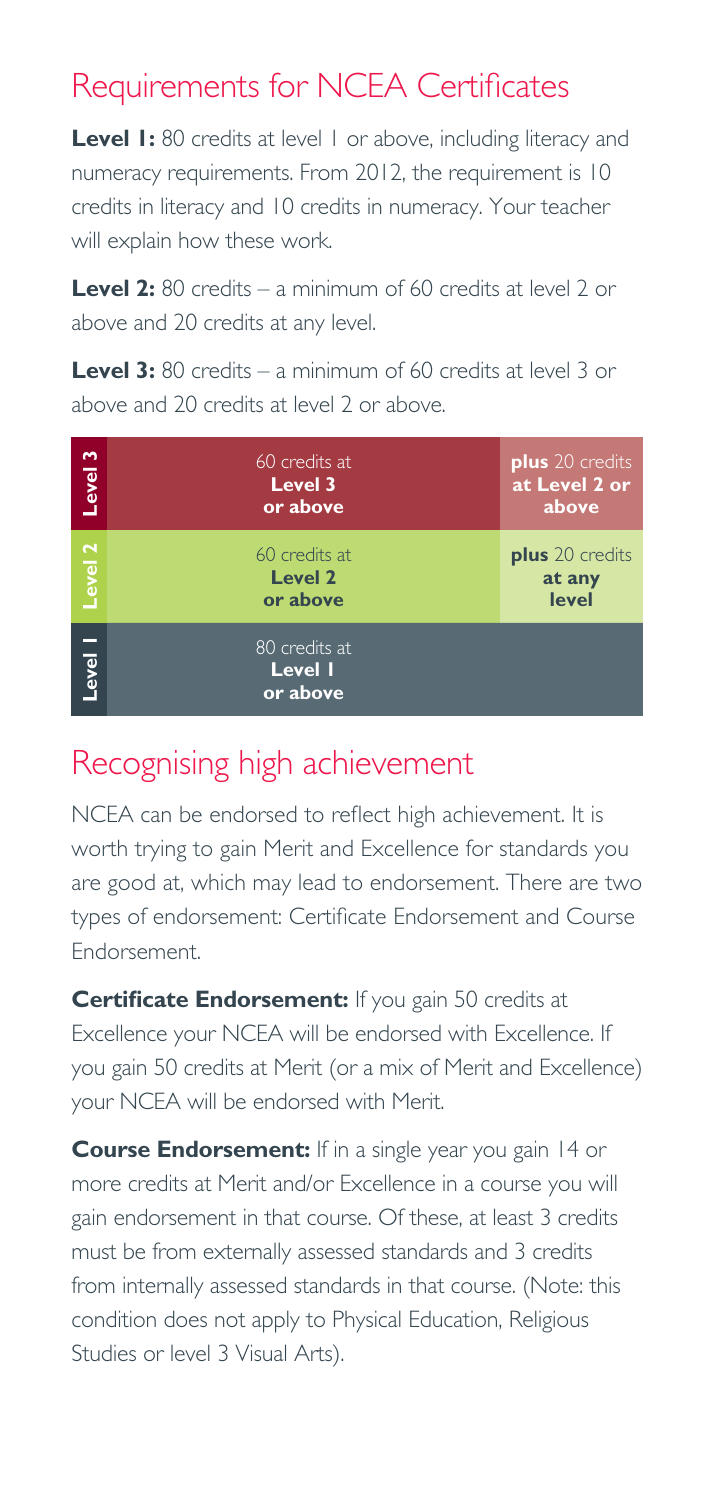# University Entrance

To gain University Entrance you will need to achieve at least:

- Credit requirements 42 credits at **level 3 or higher**, made up of:
	- − 14 credits in each of two subjects from the approved list
	- − 14 credits from one or two additional domains or approved subjects
- Literacy requirements 8 credits in English or Te Reo Māori at **level 2 or higher**, made up of:
	- − 4 credits in reading
	- − 4 credits in writing
- Numeracy requirements 14 credits in Numeracy at **level 1 or higher**, made up of:
	- − 14 credits in Mathematics or Statistics and Probability or Pāngarau or unit standards 26623, 26626, 26627

The lists of approved subjects and which standards meet the literacy and numeracy requirements are on the NZQA website.



"Students are becoming increasingly aware of the importance of certificate endorsement especially at year 12 and 13. For example, a year 12 student can obtain level 2 Excellence endorsement that can lead to university scholarships. I am amazed by how many students in my year 13 class are aiming for course endorsement, they are really focused." Tony Melton, Deputy Principal, Lincoln High School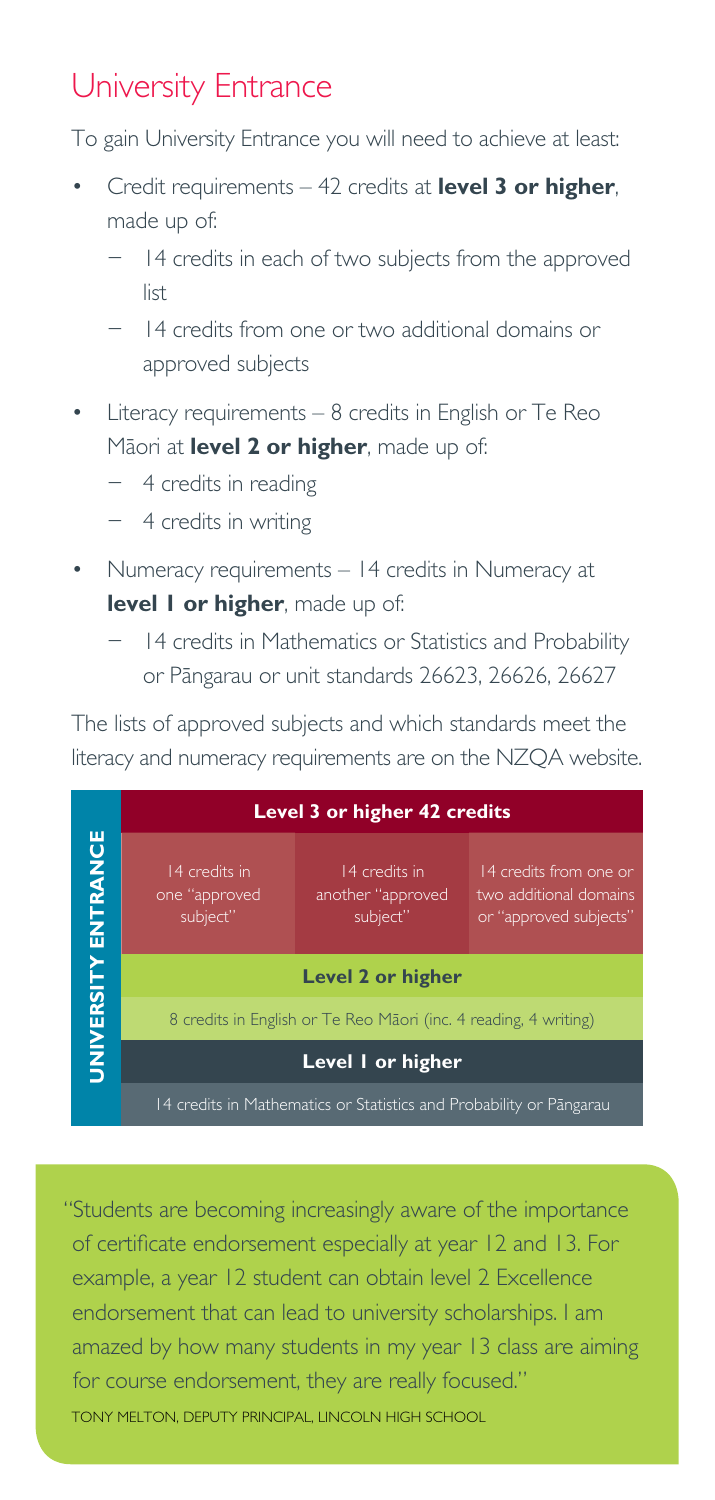University Entrance is the minimum requirement for entry to university in New Zealand. Most universities and other tertiary institutions have additional requirements, particularly for entry into specific courses. Check with the university or other tertiary institution of your choice for any extra advice or requirements.

To give yourself the best chance of succeeding at university, you should take relevant courses at school. Merit and Excellence grades will improve your chances of gaining entry into your chosen course.

University Entrance requirements are being reviewed in 2011 but any changes won't be introduced until 2014 for entry to university from 2015.

# New Zealand Scholarship

New Zealand Scholarship is externally assessed but it is an award, not a qualification. It is designed to extend the very best students and to provide grants to help with tertiary study.

Scholarship candidates are expected to demonstrate highlevel critical thinking, abstraction and generalisation, and to integrate, synthesise and apply knowledge, skills, understanding and ideas to complex situations. The exams or portfolios cover the same knowledge, skills and concepts as level 3 achievement standards, but the standard of performance required is much higher.

In 2010, 2264 students gained a Scholarship Award from the 9670 who sat the examinations. Students receive payments ranging from \$500 (for a single subject Scholarship) to \$30,000 paid over three years for a Premier Award (nine were awarded in 2010).

If you think you have the ability to sit Scholarship in one or more subjects, you should discuss the requirements with your teachers. Scholarship results are not available until February so universities do not use them in making entry decisions.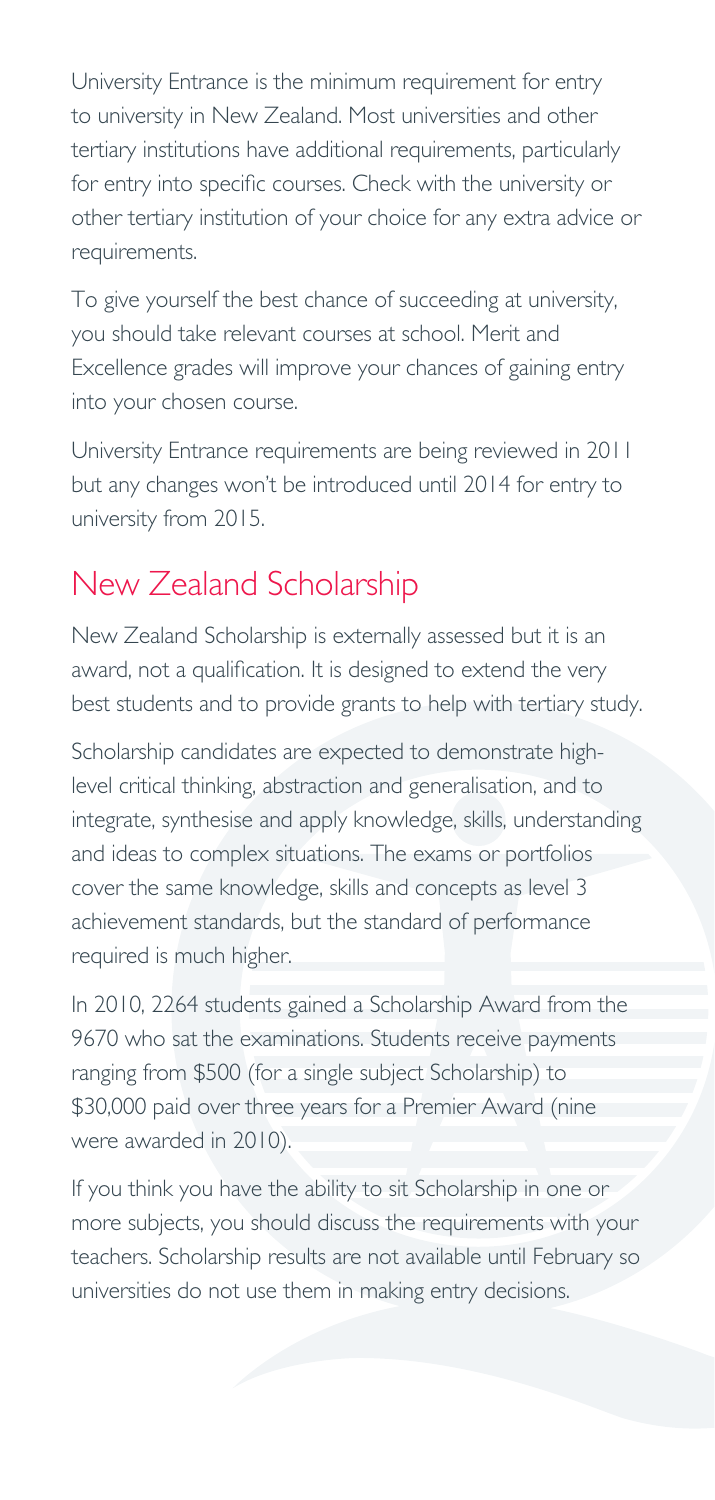#### How will I get my results?

The New Zealand Qualifications Authority (NZQA) administers NCEA and holds a database of all results. To access your results, log in to your learner home page on the NZQA website, www.nzqa.govt.nz/learner-login using your unique National Student Number (NSN).

You will be able to see:

- Results of your internal assessments as they are completed, and reported to NZQA by your school
- Results of your examinations, or other external assessment in January
- Scholarship examination results in February.
- University Entrance, if awarded.

#### Creating a record of my results

Documents recording your results are:

- Certificates for NCEA and University Entrance. NCEA certificates include certificate endorsement (with Merit or Excellence).
- The *School Results Summary* (SRS). Your SRS lists all the standards for which you have been assessed with the results, including Not Achieved results, grouped by year, course and level. It also contains a detailed summary of your credits by course and level.
- The *Record of Achievement* (ROA) is an official transcript of standards and qualifications achieved and will grow as you gain new standards through tertiary study and industry training.

Certificates for NCEA and University Entrance will be printed on request (one copy free) and sent to you.

You can print your SRS or ROA (or a selection) directly from the website. An official copy can be requested and sent to you at no charge.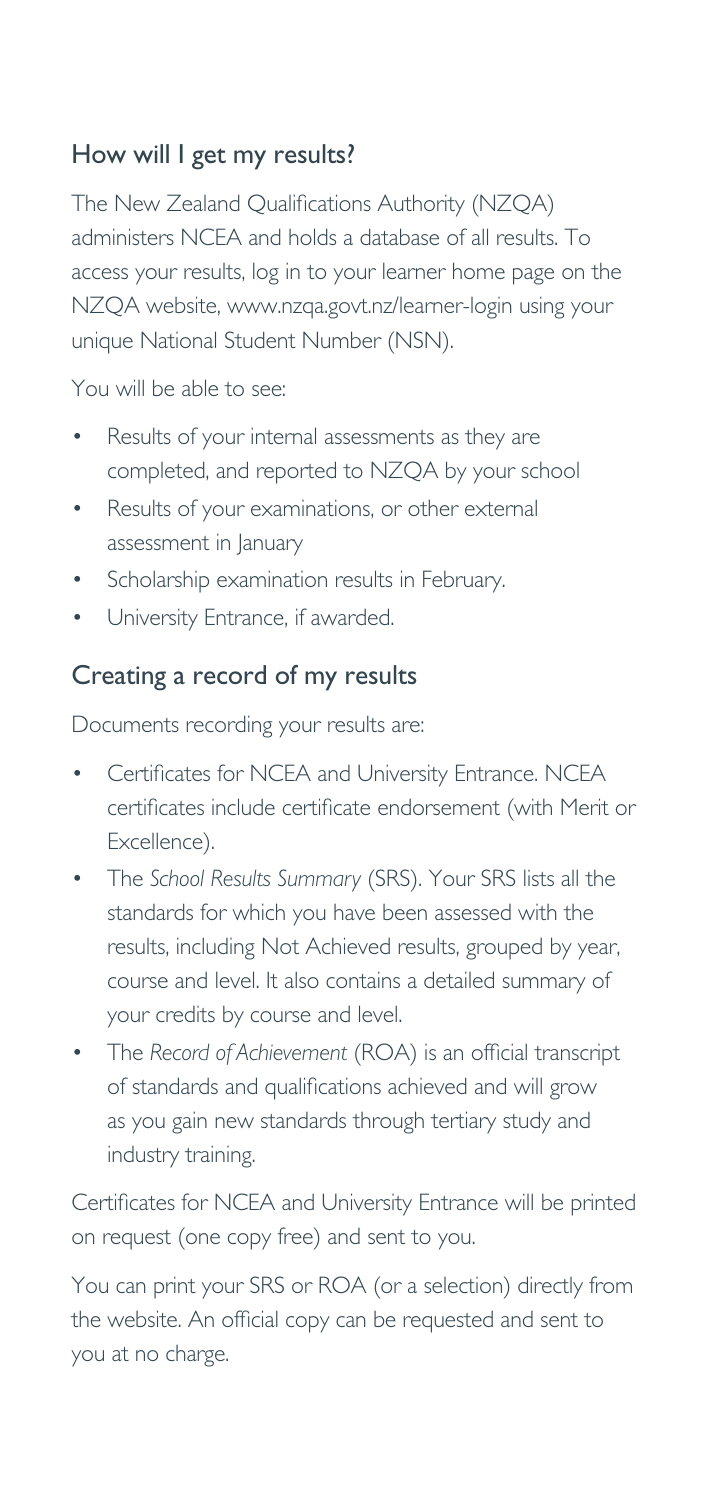#### Can I appeal my results?

If you have a question about the marking of an internal assessment, you should discuss this with your teacher at the time your work is returned.

Your examination papers will be returned to you by February. If you believe there was an error in the way your paper was marked, you can ask NZQA to review or reconsider the results. NZQA will tell you how to do this.

### Will NCEA be useful if I go overseas?

NCEA is a national school-leaver qualification and well recognised overseas.

New Zealand qualifications are accepted in the United States, in Australia and in the United Kingdom (UK). NCEA level 3 is broadly equivalent to the UK's General Certificate of Education (GCE) A-level and in Australia, the relevant state or territory Senior Secondary Certificate of Education.

NCEA level 3 results are used in the Australian Tertiary Admission Rank for entrance to all Australian universities. On receipt of your application, Australian Tertiary Admission Centres will contact NZQA directly for your results from early in January.

If you are an international student studying in New Zealand, you should discuss your tertiary education plans with your teachers. They will help you plan the appropriate study at school.

"Almost 100% of our students enter tertiary education, many are awarded national scholarships and many are accepted for competitive courses such as law and health sciences. A growing number are travelling overseas to university and have no trouble gaining entry. NCEA is an excellent qualification and offers a seamless transition to tertiary education." Margaret van Meeuwen, Assistant Principal, Diocesan School for Girls